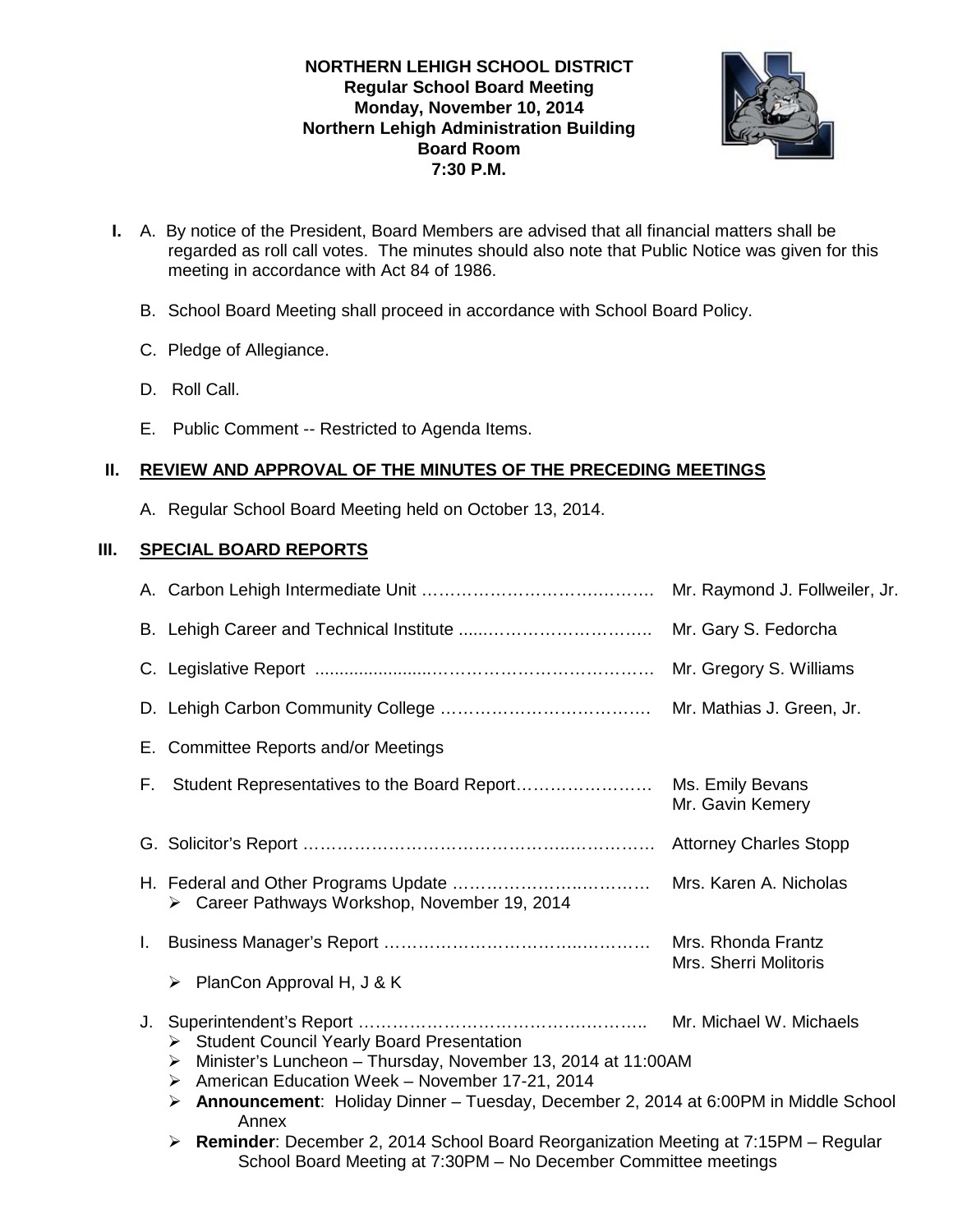K. An executive session will be held at 7:00 p.m. in the Administration Office Conference Room.

# **IV. PERSONNEL**

#### A. Resignations

- 1. Accept the retirement resignation of Connie Andrews from her position as cook's helper at Slatington Elementary School effective the end of the work day December 23, 2014. Mrs. Andrews will be retiring from the Northern Lehigh School District after 26 years of service.
- 2. Accept the retirement resignation of Dorothea Curran from her position as cook's helper at Slatington Elementary School effective December 31, 2014. Mrs. Curran will be retiring from the Northern Lehigh School District after 11 years of service.
- B. Co-Curricular Appointments 2014-2015

Jason Reinhard MS Co-Ed Soccer Coach \$2,703.00

C. Co-Curricular Volunteers 2014-2015

| * Pending Verification of Missing Clearances |                     |  |  |
|----------------------------------------------|---------------------|--|--|
| Dawn Trexler*                                | Leo Club Advisor    |  |  |
| Fred Foland*                                 | Leo Club Advisor    |  |  |
| James Corle*                                 | <b>Band Advisor</b> |  |  |

### D. Unpaid Leave

Approve a medical leave of absence for employee #3870 effective December 10, 2014. She plans to use thirty-one (31) accumulated sick days. Upon exhaustion of her sick days if she is not released from her physician, she is requesting a twelve week unpaid leave of absence. Employee plans to return to her current position upon release from her attending physician.

E. Uncompensated Leave of Absence

Approve an uncompensated leave of absence for employee #260 for the remainder of the first semester of the 2014-2015 school year. Employee plans to return to her current position upon release from her attending physician.

- F. <u>Substitute</u>
	- 1. Instructional

Approve the following substitute teachers for the 2014-2015 school year at the 2014-2015 substitute teacher rates as approved on the Supplementary Personnel Salary Schedule:

Arielle Dentith Kyle Turner\* - Elementary K-6  **\*Pending Verification of Missing Personnel File Items**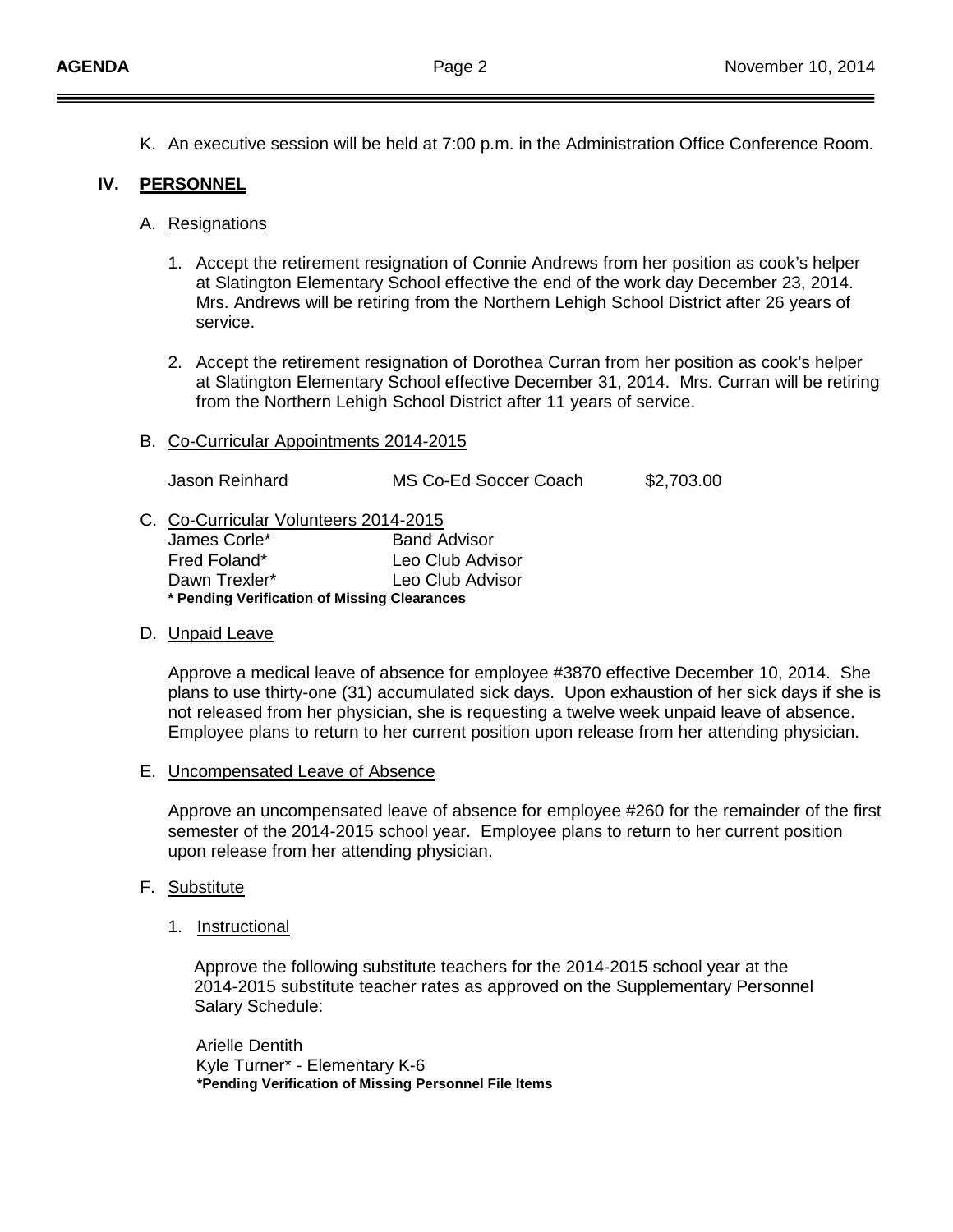| inon-instructional |
|--------------------|
|                    |

a. Approve the following individual as a substitute secretary/aide for the 2014-2015 school year at the 2014-2015 substitute rate as approved on the Supplementary Personnel Salary Schedule:

Ann Marie Belo\* Jessica Smoyer\* Kyle Turner\* **\*Pending Verification of Missing Personnel File Items**

b. Approve the following individuals as substitute custodians for the 2014-2015 school year at the 2014-2015 substitute rate as approved on the Supplementary Personnel Salary Schedule:

 Ann Marie Belo\* Jon Rinker\* Kyle Turner\* **\*Pending Verification of Missing Personnel File Items**

c. Approve the following individuals as substitute cafeteria workers for the 2014-2015 school year at the 2014-2015 substitute rate as approved on the Supplementary Personnel Salary Schedule:

 Ann Marie Belo\* Dawn Martinez Jessica Smoyer\* Kyle Turner\* **\*Pending Verification of Missing Personnel File Items**

#### **V. CONFERENCES**

#### **VI. POLICY**

- A. Board Policy Second Reading
	- 1. Approve school board policy #000 Local Board Procedures Board Policy/Procedure/Administrative Regulations, as presented after second reading. **(Attachment #1)**
	- 2. Approve school board policy #100 Programs Comprehensive Plan, as presented after second reading. **(Attachment #2)**
	- 3. Approve school board policy #113 Programs Special Education, as presented after second reading. **(Attachment #3)**
	- 4. Approve school board policy #114 Programs Gifted Education, as presented after second reading. **(Attachment #4)**
	- 5. Approve school board policy **#**146 Programs Student Services, as presented after second reading. **(Attachment #5)**
	- 6. Approve school board policy #320 Administrative Employees Freedom of Speech in Nonschool Settings, as presented after second reading. **(Attachment #6)**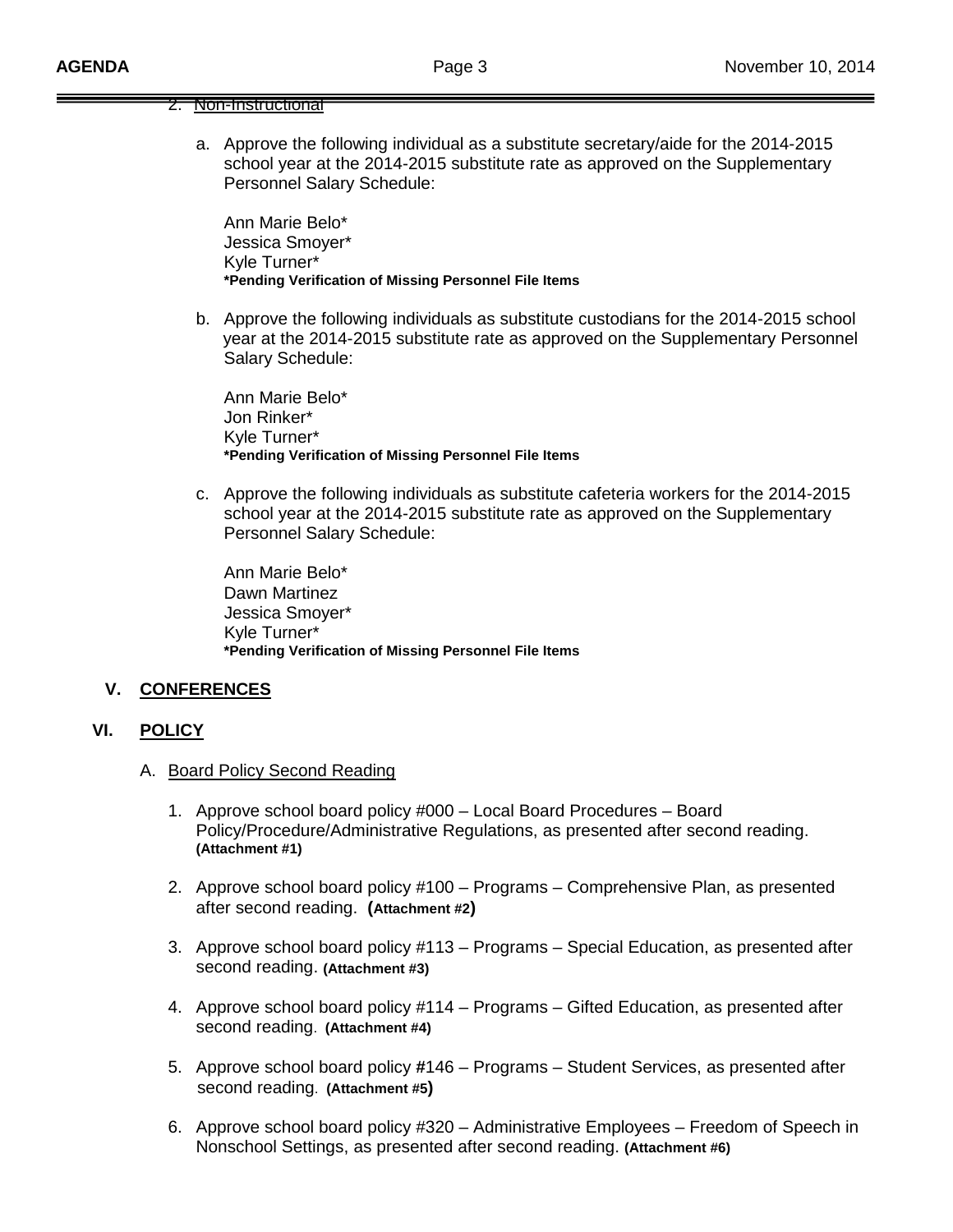- 7. Approve school board policy #420 Professional Employees Freedom of Speech in Nonschool Settings, as presented after second reading. **(Attachment #7)**
- 8. Approve school board policy #520 Nonprofessional Employees Freedom of Speech in Nonschool Settings, as presented after second reading. **(Attachment #8)**
- 9. Approve school board policy #331 Administrative Employees Job Related Expenses, as presented after second reading. **(Attachment #9)**
- 10. Approve school board policy #431 Professional Employees Job Related Expenses, as presented after second reading. **(Attachment #10)**
- 11. Approve school board policy #531 Nonprofessional Employees Job Related Expenses, as presented after second reading. **(Attachment #11)**
- 12. Approve school board policy #333 Administrative Employees Professional Development, as presented after second reading. **(Attachment #12)**
- 13. Approve school board policy #433 Professional Employees Professional Development, as presented after second reading. **(Attachment #13)**

## **VII. CURRICULUM AND INSTRUCTION**

#### A. Comprehensive Plan 2015-2018

Approve the Comprehensive Plan beginning July 1, 2015 – June 30, 2018, as presented. **(Copies available in the District Office)**

#### **VIII. OLD BUSINESS**

#### **IX. NEW BUSINESS**

# A. Early Retirement Incentive Plan for 2014-2015

Approve to adopt an Early Retirement Incentive Plan, for all eligible professional employees, on a voluntary basis, for the 2014-2015 school year.

## **X. FINANCIAL**

- A. Approve the Following Financial Reports:
	- 1. General Fund month of September
	- 2. NLMS Student Activities Account month of October
	- 3. NLHS Student Activities and Scholarship Account month of October
- B. Approve the Following List of Bills:
	- 1. General Fund months of October & November 2014
	- 2. Food Service month of October 2014
	- 3. Refreshment Stand month of October 2014
- C. RESOLVED, the Board of Education approves the Resolution designating Provident Energy as third-party independent electricity consultant for the future procurements of electricity extending beyond the current obligation of June 30, 2015. **(Attachment #14)**